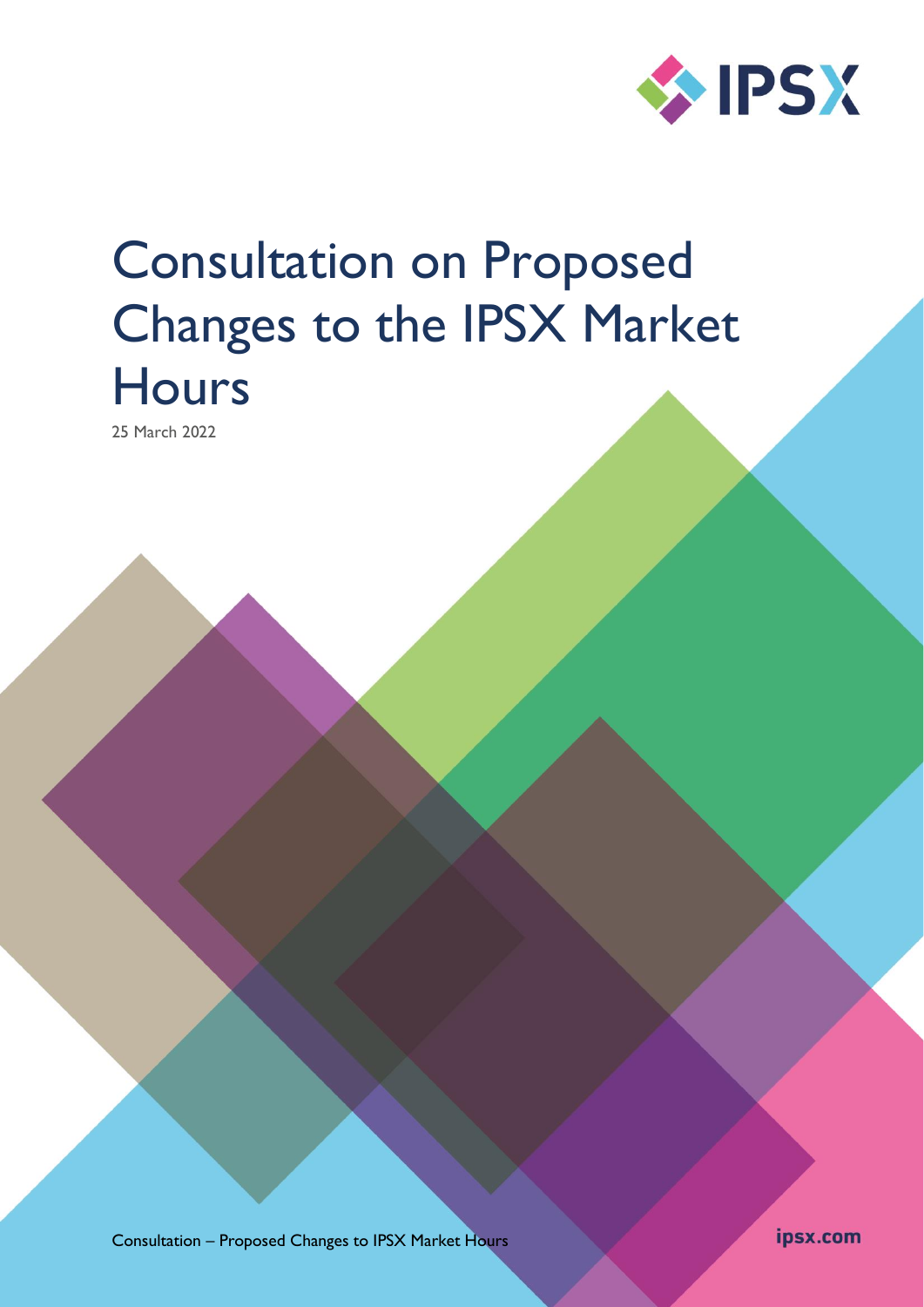

# Table of Contents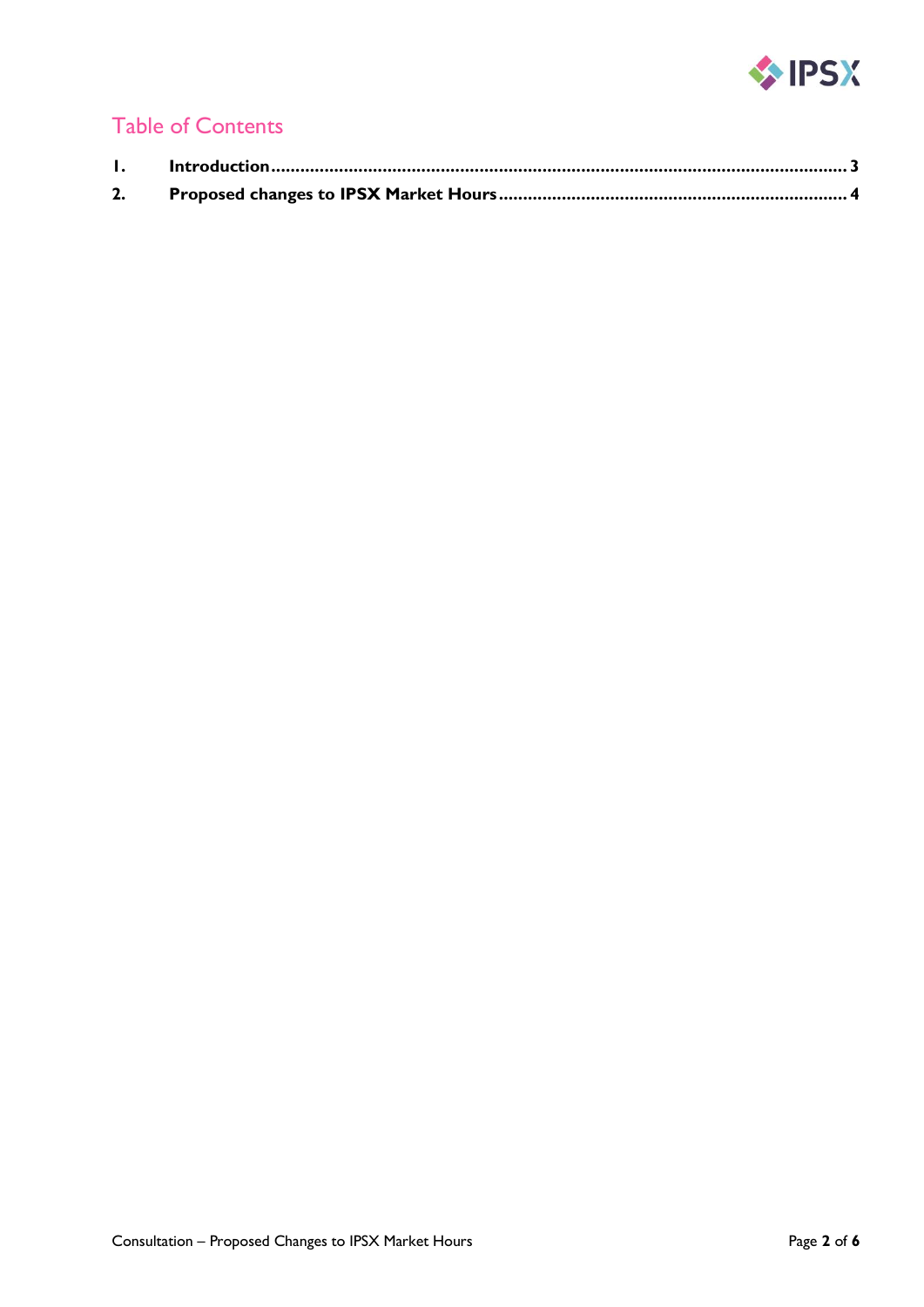

# <span id="page-2-0"></span>1. Introduction

IPSX UK Limited (IPSX) is conducting a consultation on proposed changes to its market hours. At present, IPSX's trading hours are shorter than those operated by other London-based equity trading venues. IPSX is proposing extending its trading hours so they match those of other London-based equity trading venues, and make related changes to its auction phases and pre- and post-market reporting periods.

This consultation is aimed at IPSX Trading Members and IPSX Issuers, who are invited to provide feedback. We also welcome feedback from other IPSX Members and interested parties.

The proposed changes, which are subject to FCA approval, are described in this document.

The closing date for responses is 11 April 2022.

Responses should be sent to [regulation@ipsx.com](mailto:regulation@ipsx.com)

Any queries should also be sent to this address.

IPSX will confirm the changes to IPSX market hours after the consultation period has ended.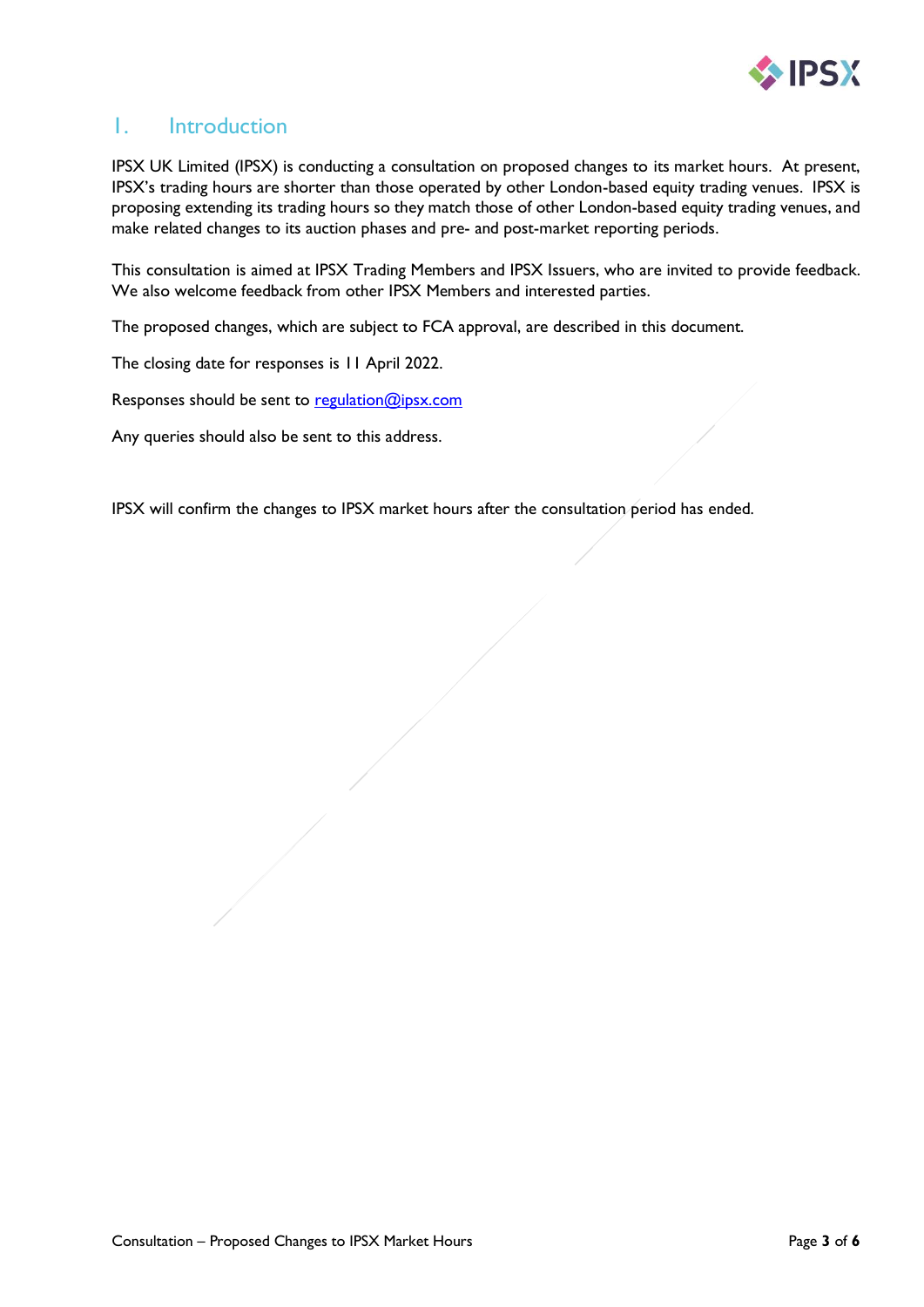

# <span id="page-3-0"></span>2. Proposed changes to IPSX Market Hours

IPSX proposes to extend its market hours on both IPSX Prime and IPSX Wholesale and introduce a postmarket reporting to IPSX Wholesale. Related changes to the timing and, in some cases, the length of other phases of IPSX's markets are also proposed. The proposed changes are described below.

# Changes to Mandatory Quote Period and Continuous Trading Period Hours

At present, the Mandatory Quote Period (MQP) and Continuous Trading Period (CTP) operate from 09:00 to 16:00. IPSX proposes extending the MQP and CTP so they start at 08:00 and finish at 16:30.

# Pre-Market and Post-Market Trade Reporting Periods

## Pre-Market Reporting Period

The pre-market reporting period on both IPSX Prime and IPSX Wholesale currently runs from 08:30 to 09:00, being the 30 minutes prior to the opening of the MQP and CTP. IPSX proposes shortening this period to 15 minutes. Therefore, under these proposals, the pre-market reporting period will operate from 07:45 to 08:00.

## Post-Market Reporting Period

The post-market reporting period on IPSX Prime currently runs from 16:00 to 16:30. There is currently no post-market reporting period on IPSX Wholesale.

We propose a post-market reporting period of 16.30 to 17:00 on both IPSX Prime and IPSX Wholesale.

# Changes to Auction Timings

# Opening Auction

On both IPSX Prime and IPSX Wholesale the opening auction operates from 08:50 to 09:00, ending to coincide with the start of the MQP and CTP. Under these proposals, the auction will operate from 07:50 to 08:00, ending to coincide with the start of the revised MQP and CTP.

## Closing Auction

At present, the closing auction on IPSX Prime and IPSX Wholesale operates from 15:50 to 16:00, running concurrently with the last ten minutes of the MQP and CTP. IPSX proposes reducing the length of the closing auction to five minutes and changing its timing so that it starts when the MQP and CTP end. Therefore, the proposal is that the closing auction operates from 16:30 to 16:35.

## Opening Book Building Phase

At present, the opening book-building phase operates from 08:30 to 08:50. IPSX proposes reducing the book-building phase to five minutes. Therefore, the proposal is that the opening book building phase will operate from 07:45 to 07:50.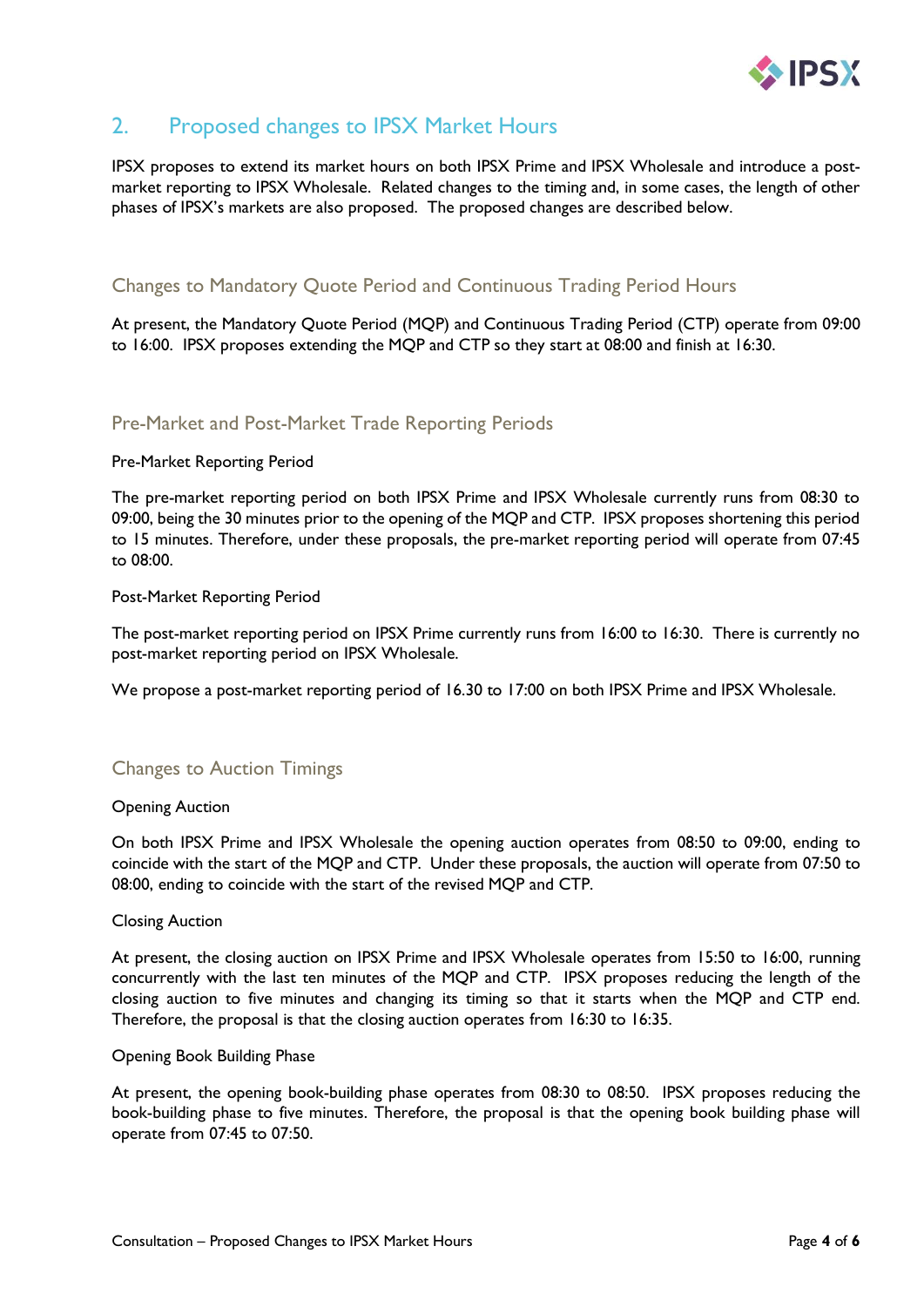

#### Intra-Day Book Building Phase

The intra-day book building phase operates from the end of the opening auction until the beginning of the closing auction. Our proposal does not change this, but the change to the timing of the auctions means that, under these proposals, this phase will operate from 08:00 to 16:30.

# Summary of the current and proposed timings

For both IPSX Prime and IPSX Wholesale:

Quoted Market

| <b>Current</b>   | <b>Proposed</b> | <b>Period Name</b>                                             | <b>Allowable Actions</b>       |
|------------------|-----------------|----------------------------------------------------------------|--------------------------------|
| $06.00 - 08.30$  | $06.00 - 07.45$ | System Open (View only)                                        | Users may log in and view data |
| $08.30 - 09.00$  | $07.45 - 08.00$ | Pre-Market                                                     | Trades may be reported         |
| $09.00 - 16.00$  | $08.00 - 16.30$ | Mandatory Quote Period/<br><b>Continuous Trading</b><br>Period | Quotes may be published        |
| $16.00 - 16.30*$ | $16.30 - 17.00$ | Post-Market                                                    | Trades may be reported         |
| $16.30 - 22.00$  | $17.00 - 22.00$ | Post-Market review                                             | Users may log in and view data |

\* Currently IPSX Wholesale has no post market period

#### Auction Market

| <b>Current</b>  | <b>Proposed</b> | <b>Period Name</b>      | <b>Allowable Actions</b>                                     |
|-----------------|-----------------|-------------------------|--------------------------------------------------------------|
| $06.00 - 08.30$ | $06.00 - 07.45$ | System Open (View only) | Users may log in and view data                               |
| $08.30 - 08.50$ | $07.45 - 07.50$ | Pre-Auction             | Order entry/amendment/deletion (only<br>visible to the user) |
| $08.50 - 09.00$ | $07.50 - 08.00$ | <b>Opening Auction</b>  | Order entry/amendment/deletion<br>published                  |
| $09.00 - 15.50$ | $08.00 - 16.30$ | Pre-Auction             | Order entry/amendment/deletion (only<br>visible to the user) |
| $15.50 - 16.00$ | $16.30 - 16.35$ | <b>Closing Auction</b>  | Order entry/amendment/deletion<br>published                  |
| $16.00 - 22.00$ | $16.35 - 22.00$ | Post-Market review      | Users may log in and view data                               |